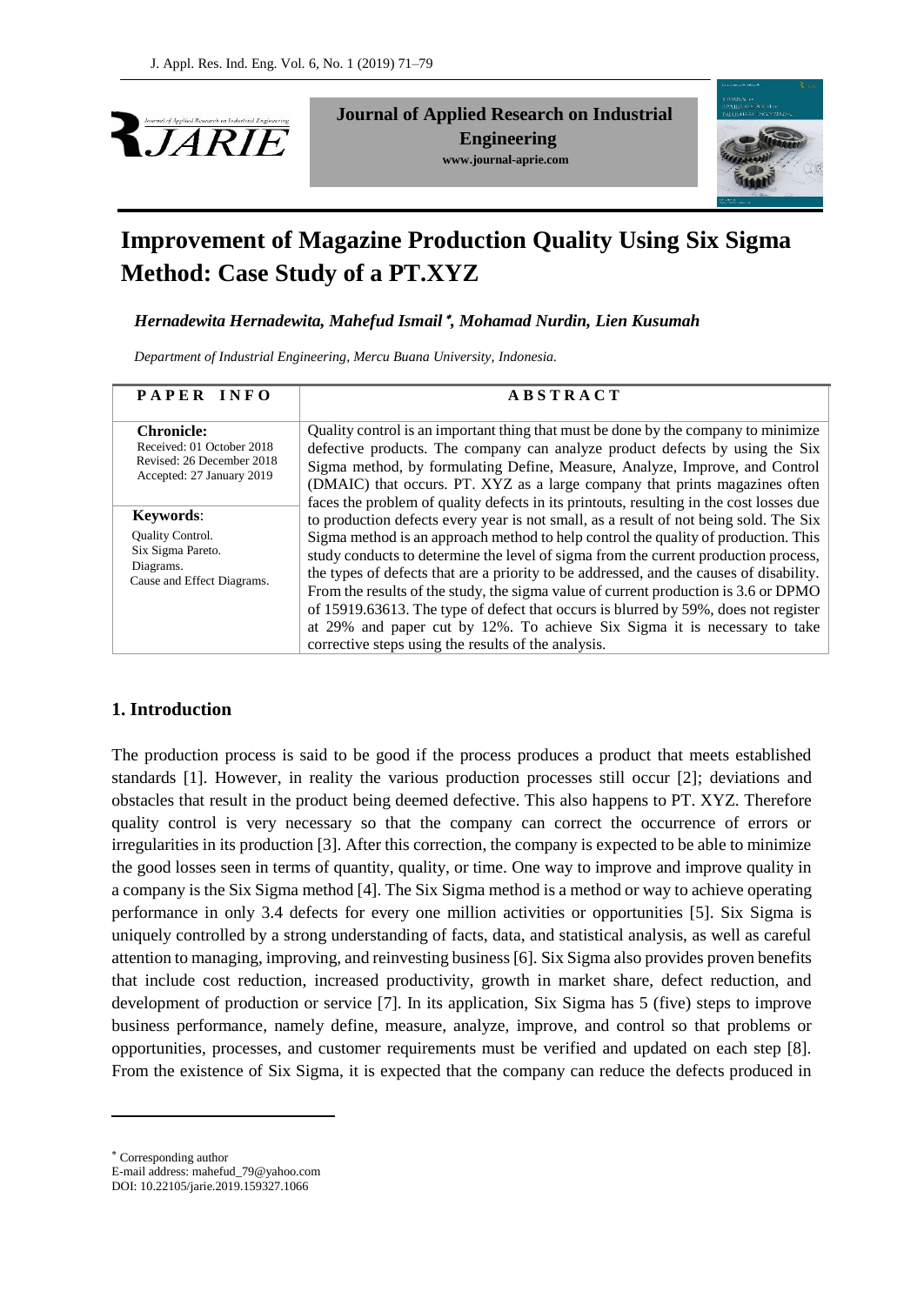

significant amounts so that the company is able to increase its market position in the face of competition in the food or convection business [9]. Based on the description above, this study will examine how to apply the Six Sigma method for quality control at PT. XYZ.

# **2. Literature Review**

### *2.1 Definition*

Control is an activity carried out to ensure that production and operation activities are carried out in accordance with what has been planned so that if there is a deviation, the deviation can be corrected and expectations determined can be achieved [10]. Activities control is carried out by monitoring output, comparing with standards, interpreting, and taking action to readjust the processes so that they are in accordance with the standards [11]. Whereas quality is the invoices contained in an item or the results that cause the goods or results are in accordance with the purpose for what goods or results are needed [12]. So, quality control is a tool for management to maintain, improve, and maintain quality by reducing the number of damaged products so as to benefit and satisfy customer desires [13]. Six Sigma is a statistical concept that measures a process related to disability at level Six Sigma which is only 3.4 defects of a million opportunities [14]. Six Sigma is also a management philosophy that focuses on removing defects by emphasizing understanding, measurement, and process improvement [15]. In Six Sigma there is a cycle of 5 (five) DMAIC phases (Define, Measure, Analyze, Improve, and Control), namely the continuous improvement process towards the Six Sigma target. DMAIC is done systematically based on knowledge and facts. DMAIC is a closed-loop process that eliminates unproductive process steps, often focusing on new measurements and applying technology to quality improvement towards Six Sigma targets [16]. Six Sigma is a new method or technique in terms of controlling and improving products where the system is very comprehensive and flexible to achieve, maintain, support what must be done, and use which method is needed by the needs and data needed [17].

### *2.2 Stages of Quality Control Using Six Sigma Method*

In the application of quality control using the Six Sigma method, there are 5 (five) stages that must be passed, namely define, measure, analyze, improve, and control [18]. Define Phase: Determining what processes will be evaluated is determined at this stage. The process consideration that will be evaluated is the process stage that significantly affects the profit creation for the company. However, in the process, there were many product failures and defects that would affect the next process stage [19]. Measure Phase: What is done at this stage is as follows: a) determine quality characteristics: Critical to Quality (CTQ) that is directly related to the specific needs of the customer, b) plan data collection at the process level, data collected and needed is data that is used to measure baseline performance and capability process at the process level and output, c) calculate the capability of the process, which is measuring the data that is sampled according to the type of data to be converted to the sigmatic value. Analyze Phase: Things that must be considered are as follows: a) detecting the main variables that affect disability in order to help facilitate efforts to reduce the level of disability, b) quality cost conversion, c) converting the number of failures into cost of poor quality in line with the increase in sigma capabilities. Control Phase: Monitor all improvements to actions or activities to remain stable and in accordance with the specifications desired by the customer [20].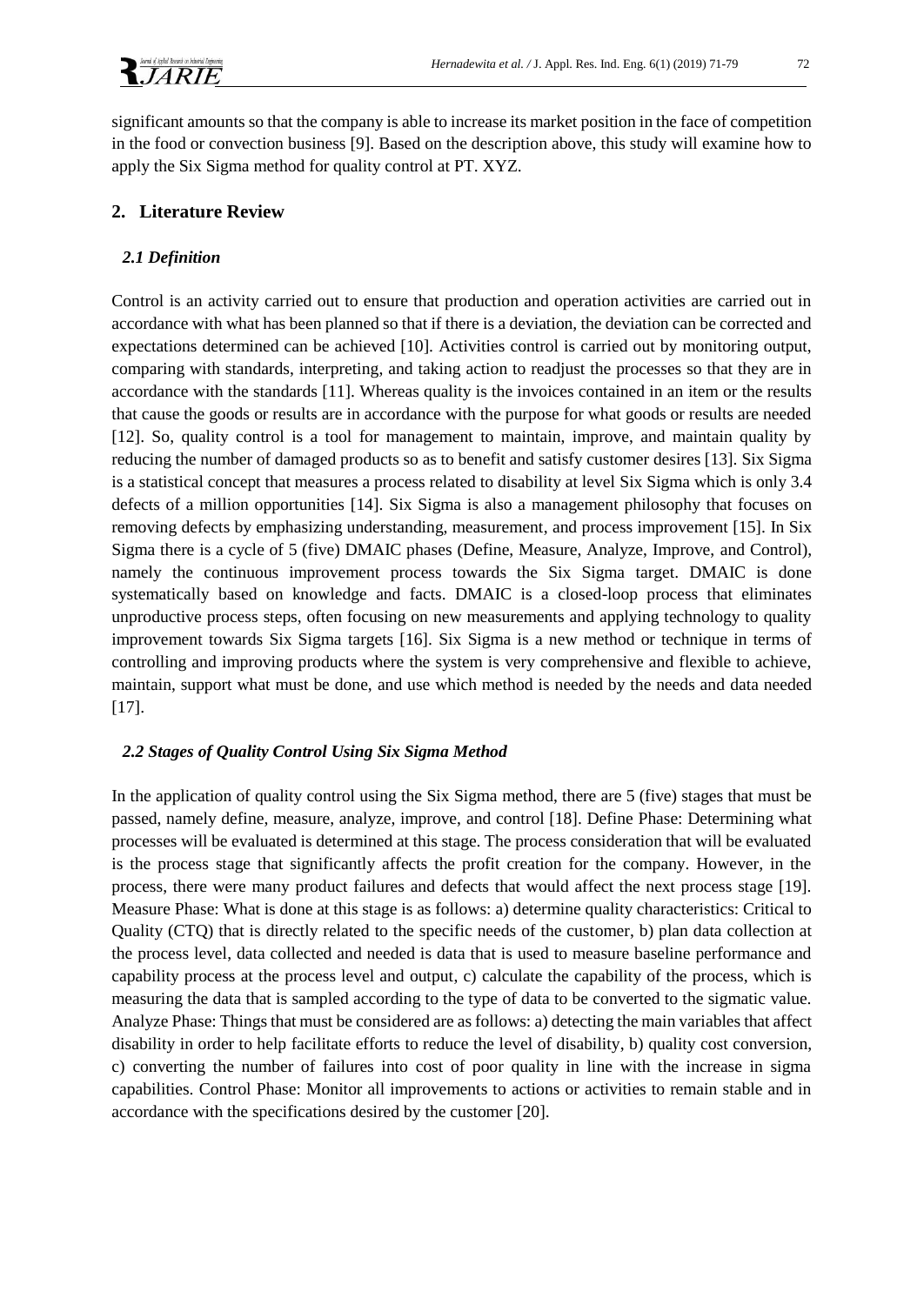



*Fig. 1. Steps in the six sigma method.*

### *2.3 Benefits of Six Sigma*

There are several benefits of Six Sigma for companies [21], namely a) produce sustainable success, the way to continue growth and remain in control of the growth of a safe market is to continually innovate and re-create the organization [21]. Six sigma creates expertise and culture to constantly rise again. b) Set performance goals for everyone in a company, make everyone work in the same direction and focus on common goals [22]. Each function, business unit, and individuals have different goals and targets. Even so, there are things that everyone has inside or outside of change. Six sigma uses this to create a consistent goal. c) Strengthening value for customers with intense competition in every industry, only the delivery of quality or defect-free products and services does not guarantee success. Focusing on customers at the six sigma core means learning what values mean to customers and planning how to deliver them to them profitably [23]. d) Speed up the level improvements with information technology that determines the pace of steps, customer expectations for improvement are increasingly evident, and companies that make the fastest improvements are likely to win the competition. By borrowing tools and ideas from many disciplines, Six Sigma helps a company not only improve performance but also improve improvements [24]. e) Promote learning and "Cross-pollination" Six Sigma is an approach that can improve and accelerate the development and dissemination of new ideas in an entire organization [25]. People who are trained with expertise in many processes and how to manage and improve processes can be transferred to other divisions with the ability to implement processes more quickly. Their ideas can be shared so that performance is easier to compare. f) Do change strategies introducing new products, launching new partnerships, and entering new markets are daily business activities that are usually done by companies. By better understanding the processes and procedures the company will provide greater ability to make small adjustments or major changes demanded by business success.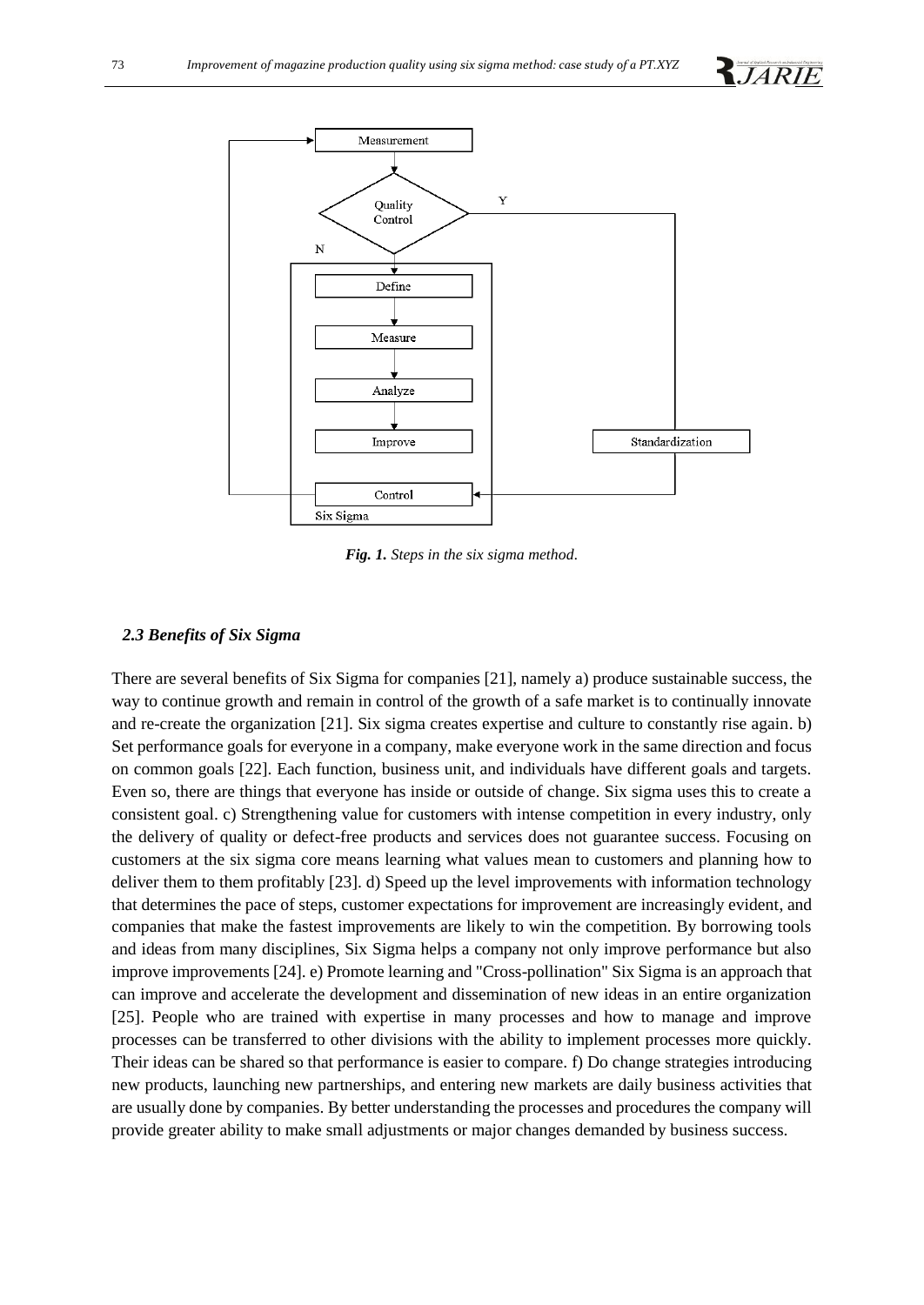

# **3. Methodology**

The research is a descriptive study that begins with a field study of the actual conditions that occur. The data used in this study are primary data from observations and interviews with parties in the field and secondary data from company documents, which are then processed again for the benefit of this research. The number of samples in this study is 100 with the sampling technique is random sampling using random number tables. This study will determine the value of DPMO and level six companies. Diagram Pareto is also made to find out the most dominant types of defects. The next step is to find out the causes of deviations in quality with fishbone diagrams. Overall, this study follows the steps of Six Sigma which includes define, measure, analyze, improve, and control (DMAIC).

Six Sigma Method: Six Sigma is a vision of quality improvement towards the target of 3.4 failure per million opportunities (DPMO) for each product transaction (goods and services). Therefore, Six Sigma can be said as an effort made towards perfection (zero defect), the stages of implementing quality improvement with Six Sigma consist of five steps, namely using the DMAIC or Define, Measure, Analyze, Improve, and Control methods.

- Define (Formulation) is the goal setting of six sigma quality improvement activities which is the first operational step in the Six Sigma quality improvement program.
- Measure is the second step in the Six Sigma-DMAIC quality improvement program. The main things to do in this case are: 1) determine key quality characteristics, here are quality characteristics or CTQ. 2) Measurement of performance baselines of quality characteristic attributes at the output level. Before a product can be declared defective or failed, the criteria for failure or disability must be defined first.

$$
DPMO = \underline{\text{Total production defects x 1,000,000}} \tag{1}
$$

#### Also produce x CTO

Meanwhile, to get the sigma level value, it can be obtained from the DPMO conversion Table to Sigma values or use functions in Microsoft Excel,

$$
= \text{normsinv} \left( (1,000,000 - \text{PMO}) / 1,000,000 \right) + 1,5 \tag{2}
$$

- Analyze (Analysis) is an examination of processes, facts, and data to get an understanding of why a problem occurs and where there is an opportunity to make improvements.
- Improve is an action plan to improve the quality of Six Sigma after the root cause has been identified.
- Control (control) is the last operational stage in Six Sigma projects. At this stage the results of quality improvement are documented and disseminated.

Pareto diagram: Pareto diagram describes the comparison of each type of data to the whole. By using the Pareto diagram which problem can be seen to be dominant so that it can know the priority of problem solving Pareto diagram function is to identify or select the main problem for quality improvement from the largest to the smallest. The use of the Pareto diagram is: a) show the main problem, b) state the comparison of each problem to the whole, c) show the level of improvement after corrective actions in a limited area, and d) show a comparison of each issue before and after improvement. Pareto diagrams are used to identify several important issues, to find the biggest and most influential defect. The most influential search for the biggest defect or defect can be useful to find some representatives of identified defects, then it can be used to create a causal diagram. This needs to be done considering it is very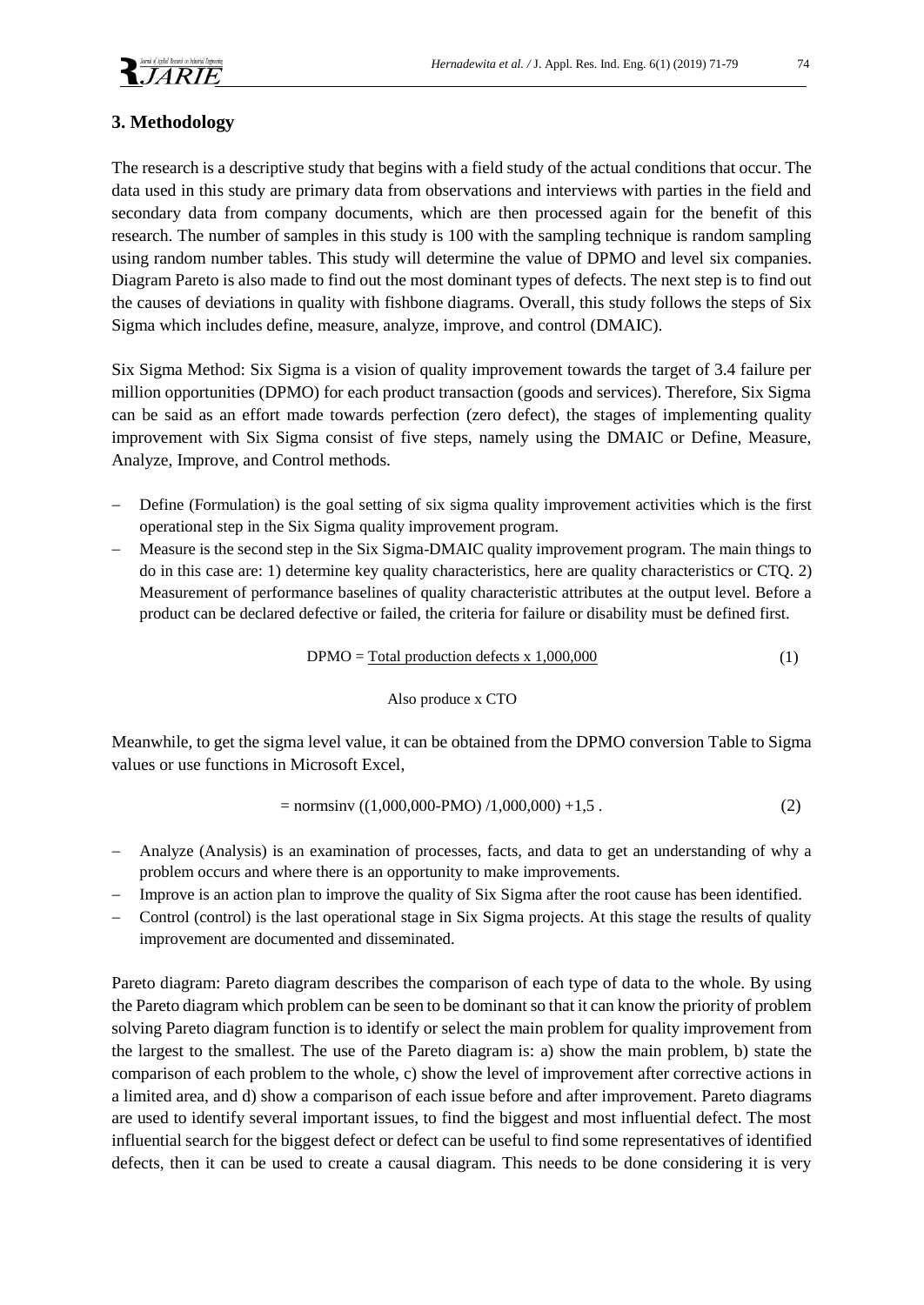difficult to find the cause of all identified defects. If all defects are analyzed to find the cause then it will only waste time and money in vain.

Cause and Effect diagram: The causal diagram is used to identify problems and find the source of the cause of quality problems, this diagram forms ways to make products better and achieve the results (results).

# **4. Discussion and Conclusion**

This research was conducted by following the steps of applying the Six Sigma method, namely define, measure, analyze, improve, and control which includes define: a) problem: PT. XYZ sets several specifications of quality standards printed on magazines, in order to meet customer needs and satisfaction. But from these specifications there are still many prints that have not met quality standards. There are 3 (three) causes of the most defects in the production of this magazine, namely opaque ink color, the center fold position does not register with a deviation tolerance of 0.275 mm, and the newspaper sheet is cut off not fitting size, where the standard size of the machine cut-off is 56 x 75.3 mm. b) Objective: In order to produce quality printed magazines and reduce product defects, where the expected percentage of defects can be decreases close to 0%. So that consumers will be satisfied with the production of PT. XYZ. Measure: a) determine Critical to Quality (CTQ), CTQ is the main attribute of consumer needs. CTQ can be interpreted as an element of the process/activity that has a direct effect on achieving the desired quality. In PT. X there are 3 types of defects, which are blurred ink colors, middle fold position not registers, and newspaper sheets not cut according to size, b) performance baseline. Baseline measurement is intended to determine the extent to which a product can meet the customer's specific needs, before the product is delivered to the customer.

| <b>Month</b> | <b>Amount of</b><br><b>Production</b> | Number of<br><b>Production Defects</b> | <b>Percentage of</b><br><b>Defective Products</b> |
|--------------|---------------------------------------|----------------------------------------|---------------------------------------------------|
| January      | 1780850                               | 75500                                  | 4.23954853                                        |
| February     | 1765350                               | 80400                                  | 4.554337667                                       |
| March        | 1750340                               | 85500                                  | 4.884765246                                       |
| April        | 1750325                               | 78500                                  | 4.484881379                                       |
| May          | 1725350                               | 79500                                  | 4.607760744                                       |
| June         | 1735320                               | 83450                                  | 4.808911325                                       |
| July         | 1690860                               | 80320                                  | 4.750245437                                       |
| August       | 1670900                               | 80500                                  | 4.817762882                                       |
| September    | 1680900                               | 79650                                  | 4.738532929                                       |
| October      | 1695350                               | 86700                                  | 5.113988262                                       |
| November     | 1730350                               | 89900                                  | 5.195480683                                       |
| December     | 1750500                               | 89950                                  | 5.138531848                                       |
| Total        | 20726395                              | 989870                                 |                                                   |

*Table 1. Frequency of magazine production disability.*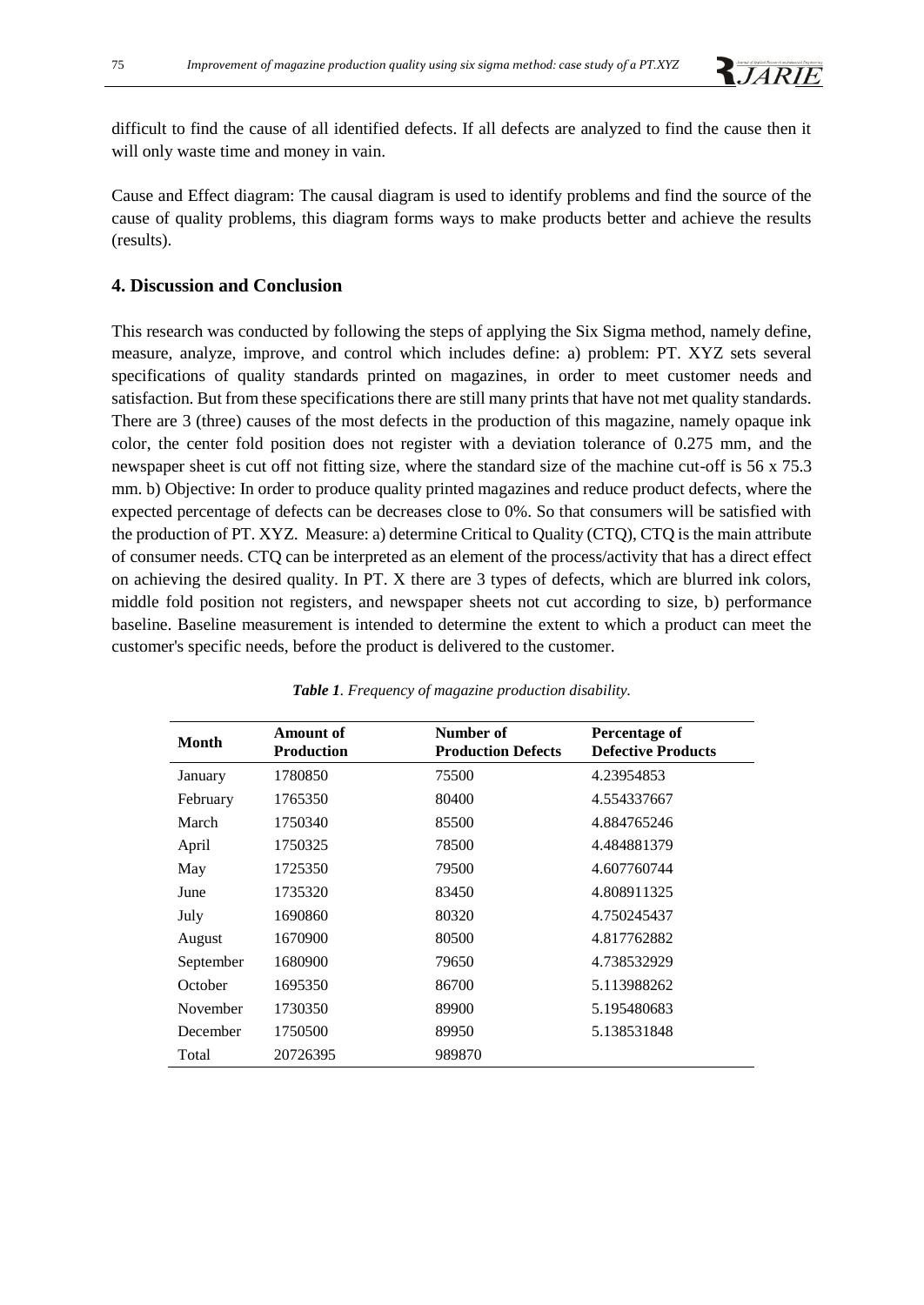

| <b>Month</b> | Amount of<br><b>Production</b> | <b>Number of Production</b><br><b>Defects</b> | <b>CTQ</b> | <b>DPMO</b> | <b>Sigma</b> |
|--------------|--------------------------------|-----------------------------------------------|------------|-------------|--------------|
| January      | 1780850                        | 75500                                         | 3          | 14131.82843 | 3.693607249  |
| February     | 1765350                        | 80400                                         | 3          | 15181.12556 | 3.66533224   |
| March        | 1750340                        | 85500                                         | 3          | 16282.55082 | 3.63740455   |
| April        | 1750325                        | 78500                                         | 3          | 14949.6046  | 3.671423035  |
| May          | 1725350                        | 79500                                         | 3          | 15359.20248 | 3.6607015    |
| June         | 1735320                        | 83450                                         | 3          | 16029.70442 | 3.643669112  |
| July         | 1690860                        | 80320                                         | 3          | 15834.15146 | 3.648572508  |
| August       | 1670900                        | 80500                                         | 3          | 16059.20961 | 3.642933741  |
| September    | 1680900                        | 79650                                         | 3          | 15795.10976 | 3.649557673  |
| October      | 1695350                        | 86700                                         | 3          | 17046.62754 | 3.61896701   |
| November     | 1730350                        | 89900                                         | 3          | 17318.26894 | 3.612582266  |
| December     | 1750500                        | 89950                                         | 3          | 17128.43949 | 3.617034982  |
| Total        | 20726395                       | 989870                                        | 3          | 15919.63613 | 3.64642267   |

*Table 2. DPMO and sigma value.*

From the conversion results, DPMO shows that the sigma value of the production of this magazine is 3.6. The order of the number of defects per item/type of defect is as follows.

|  | Table 3. Data on types of defects. |
|--|------------------------------------|
|--|------------------------------------|

| <b>Month</b> | <b>Type of Defects (exemplar)</b> |                       |                | <b>Total Defects</b> |
|--------------|-----------------------------------|-----------------------|----------------|----------------------|
|              | <b>Blur</b>                       | <b>Not Registered</b> | <b>Cut Off</b> |                      |
| January      | 49325                             | 13215                 | 12960          | 75500                |
| February     | 45325                             | 25315                 | 9760           | 80400                |
| March        | 51250                             | 21750                 | 12500          | 85500                |
| April        | 51300                             | 18500                 | 8700           | 78500                |
| May          | 51250                             | 23500                 | 4750           | 79500                |
| June         | 49210                             | 28700                 | 5540           | 83450                |
| July         | 47500                             | 21300                 | 11520          | 80320                |
| August       | 40600                             | 29800                 | 10100          | 80500                |
| September    | 49800                             | 18700                 | 11150          | 79650                |
| October      | 51320                             | 25300                 | 10080          | 86700                |
| November     | 45870                             | 29700                 | 14330          | 89900                |
| December     | 49650                             | 34750                 | 5550           | 89950                |
| Total        | 582400                            | 290530                | 116940         | 989870               |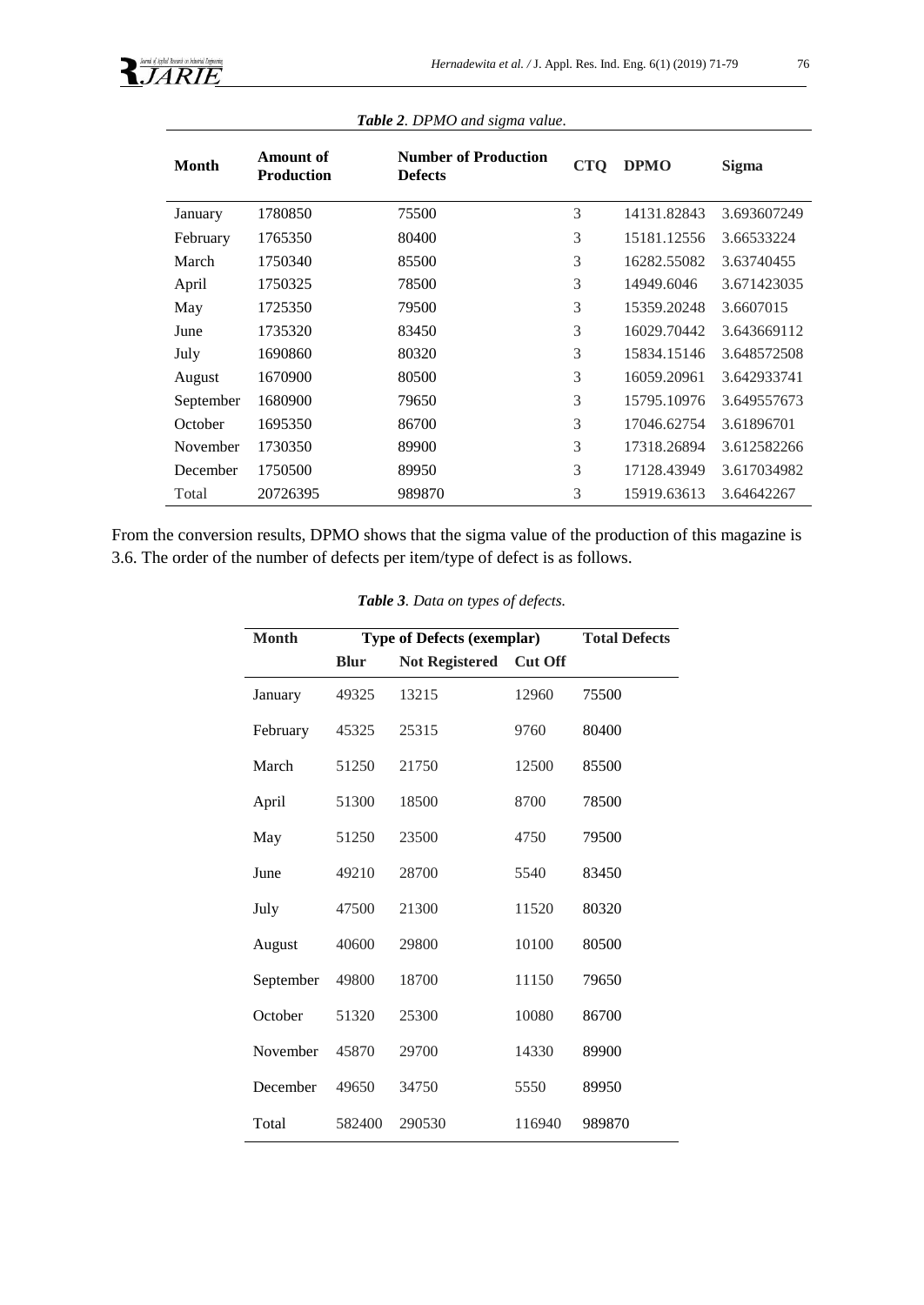

From the table above it can be seen that the largest random type sequence is Blur (59%), not registered (29%), and Cut Off (12%).

Then from the data on the type of defect, analysis is done using the Pareto diagram and cause effects diagram, as follows.



*Fig. 2 Pareto diagram analysis.*

Based on observation and analysis results, outline of a causal diagram can be made, stating the issue of the magazine.



# Fishbone Diagram - Causes of Low-Quality Output

*Fig. 3 Causal diagram analysis.*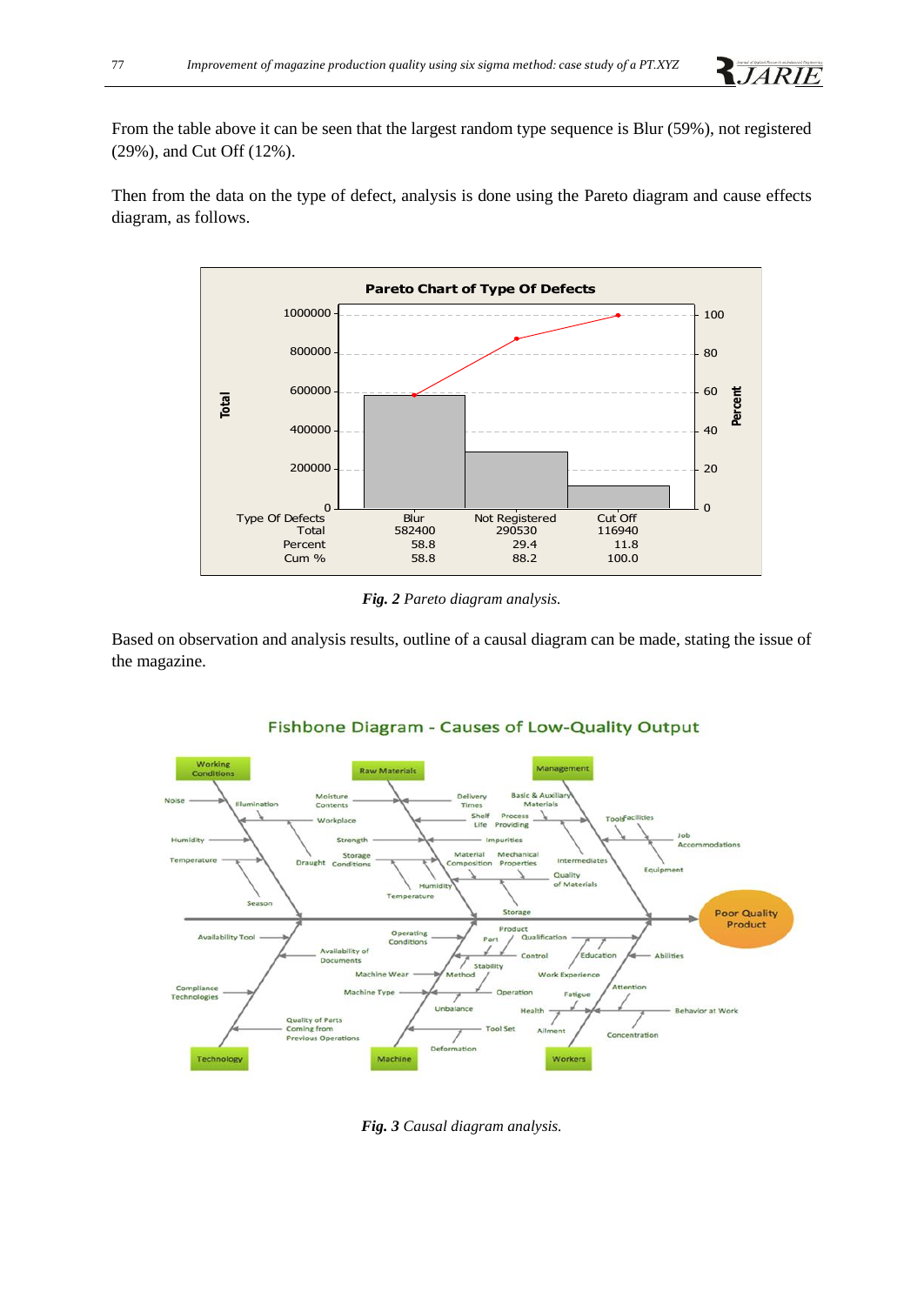The conclusions obtained from this study are: The sigma level of PT.X is 3.6 with probable damage of 15919,63613 products in one million produced products. There are three types of defects in the production of magazine letters produced by PT.XYZ which is a blurry ink color, 582,400 (59%), not correct in the register of 290530 (29%), and newspaper cuttings of 116940 (12%). The main factor of the blurry ink color is the color setting of the engine that is less accurate, replenishing the ink volume on the color tank is not suitable for the quantity and the damage plate.

### **5. Research Limitations and Recommendations for Future Studies**

With regard to the research methodology and conditions, some research limitations are as follows:

- The results of this study were confined to the population of research sample and they are not generalizable to other organizations.
- Research findings were confined to the time duration of data collection.
- In this study, confirmed data were used in designing the questionnaires of intellectual capital and organizational commitment.
- In this study, only the dimensions of intellectual capital were considered.

Also, with regard to the mentioned limitations, as the suggestions for improving production quality, some actions that can be taken to repair any blurry color defect types and no list and defective cuts, which include:

- Engine dimensions: a) check carefully the machine before use and after use b) prepare frequently replaced spare parts and perform regular maintenance.
- Human Resources: Improve the skills of employees by conducting training.
- Material: Checks raw materials received from suppliers according to the specifications used and separating materials that do not meet the standards.
- Method: Routine behavioral briefing to provide verbal and written instruction.
- Environmental element: Increase the facility in the production room to reduce the heat temperature due to engine and weather.

## **References**

- [1] Kwak, Y. H., & Anbari, F. T. (2006). Benefits, obstacles, and future of six sigma approach. *Technovation*, *26*(5-6), 708-715.
- [2] Linderman, K., Schroeder, R. G., Zaheer, S., & Choo, A. S. (2003). Six Sigma: a goal‐theoretic perspective. *Journal of operations management*, *21*(2), 193-203.
- [3] Antony, J., & Banuelas, R. (2002). Key ingredients for the effective implementation of Six Sigma program. *Measuring business excellence*, *6*(4), 20-27.
- [4] Antony, J. (2004). Six Sigma in the UK service organisations: results from a pilot survey. *Managerial auditing journal*, *19*(8), 1006-1013.
- [5] Antony, J. (2006). Six sigma for service processes. *Business process management journal*, *12*(2), 234-248.
- [6] Schroeder, R. G., Linderman, K., Liedtke, C., & Choo, A. S. (2008). Six Sigma: definition and underlying theory. *Journal of operations management*, *26*(4), 536-554.
- [7] Arnheiter, E. D., & Maleyeff, J. (2005). The integration of lean management and Six Sigma. *The TQM magazine*, *17*(1), 5-18.
- [8] McAdam, R., & Lafferty, B. (2004). A multilevel case study critique of six sigma: statistical control or strategic change?. *International journal of operations & production management*, *24*(5), 530-549.
- [9] Saraph, J. V., Benson, P. G., & Schroeder, R. G. (1989). An instrument for measuring the critical factors of quality management. *Decision sciences*, *20*(4), 810-829.
- [10] Linderman, K., Schroeder, R. G., & Choo, A. S. (2006). Six Sigma: the role of goals in improvement teams. *Journal of operations management*, *24*(6), 779-790.